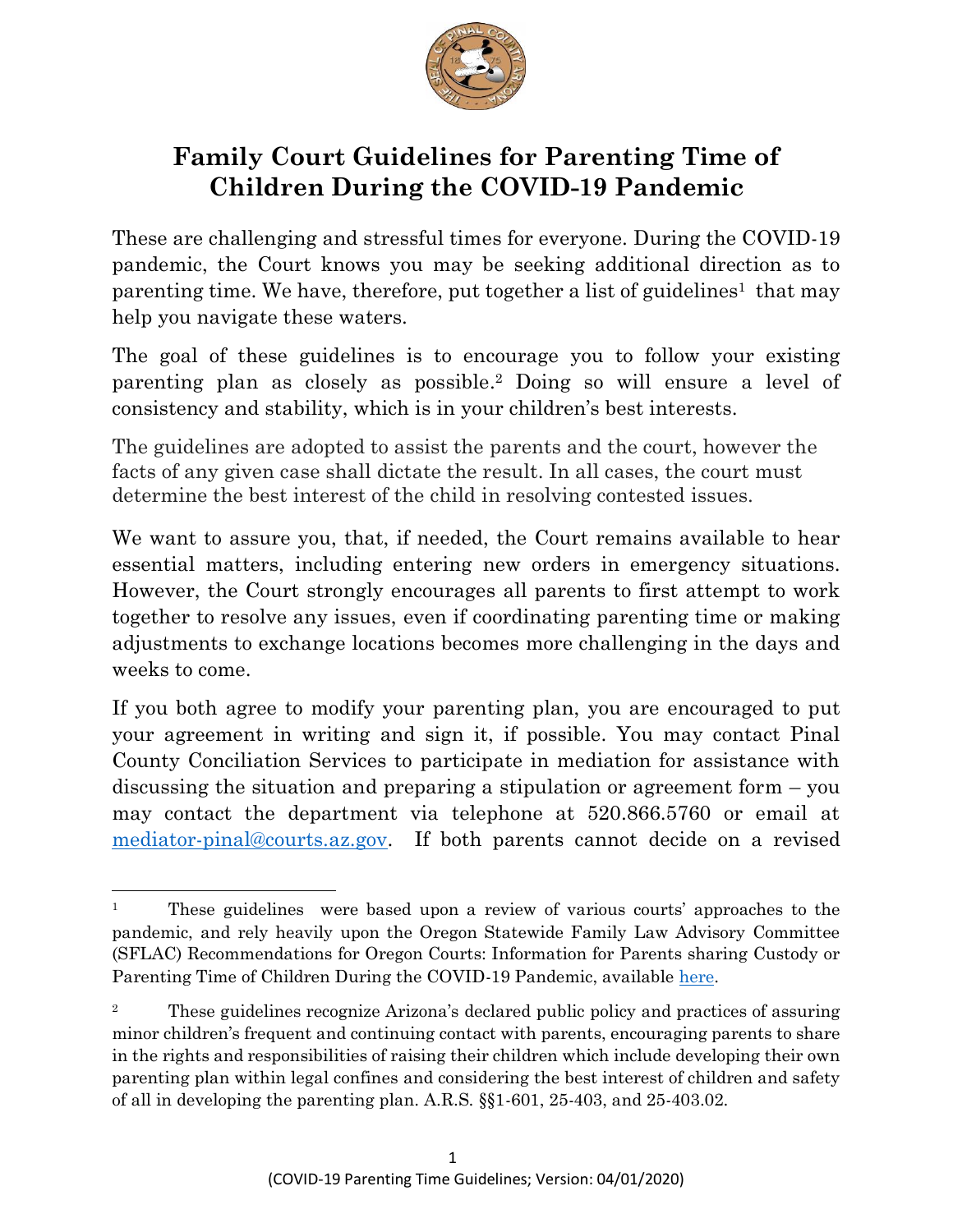

parenting time plan, and one of you believes an adjustment is necessary, you may consider filing a request for temporary modification with the Court under [Rule 48, ARFLP.](https://govt.westlaw.com/azrules/Document/N13C2A5906AC411DCB0E0A5A092926BB6?viewType=FullText&originationContext=documenttoc&transitionType=CategoryPageItem&contextData=(sc.Default))

Finally, in cases where a parent or child must self-quarantine or access is restricted, parents should permit liberal telephone or videoconference visits.

## **GUIDELINES**

## **PARENTING TIME ORDERS**

 $\overline{a}$ 

## **Parents must comply with any existing parenting time orders unless they agree otherwise, or until the orders are modified.**

A parent who refuses without good cause to comply with a parenting time order is subject to legal penalties, which may include being held in contempt of court, fines, and sanctions.

- A parent currently exercising parenting time/physical custody who is not entitled to it under the court-ordered parenting schedule must immediately return the children to the permitted parent.
- The Court reminds parents that "[a]n order for sole legal decisionmaking does not allow the parent designated as sole legal decisionmaker to alter unilaterally a court-ordered parenting time plan." A.R.S.  $§25-403.01(C)$ .
	- o The same applies to a parent who has final decision-making authority under a legal decision-making order.

Self-help is not an acceptable course of action. If both parents cannot agree on a modified parenting time plan and one of you believes an adjustment is necessary, you may consider filing a request for temporary modification with the Court under [Rule 48, ARFLP.](https://govt.westlaw.com/azrules/Document/N13C2A5906AC411DCB0E0A5A092926BB6?viewType=FullText&originationContext=documenttoc&transitionType=CategoryPageItem&contextData=(sc.Default))

If there are no orders in place and unless otherwise ordered, legal parents are entitled to co-equal, but not exclusive, physical custody of children, and A.R.S.  $\S 13-1302(A)(2)$  forbids "either parent from hiding a child from the other."<sup>3</sup>

Third-party visitation orders, including grandparent visitation, shall remain in effect unless modified by the court consistent with these guidelines. All

<sup>3</sup> *State v. Wood*, 198 Ariz. 275, 279, 8 P.3d 1189, 1193 (App. 2000). *See also Gutierrez v. Fox,* 242 Ariz. 259, 270, 394 P.3d 1096, 1107 (App. 2017).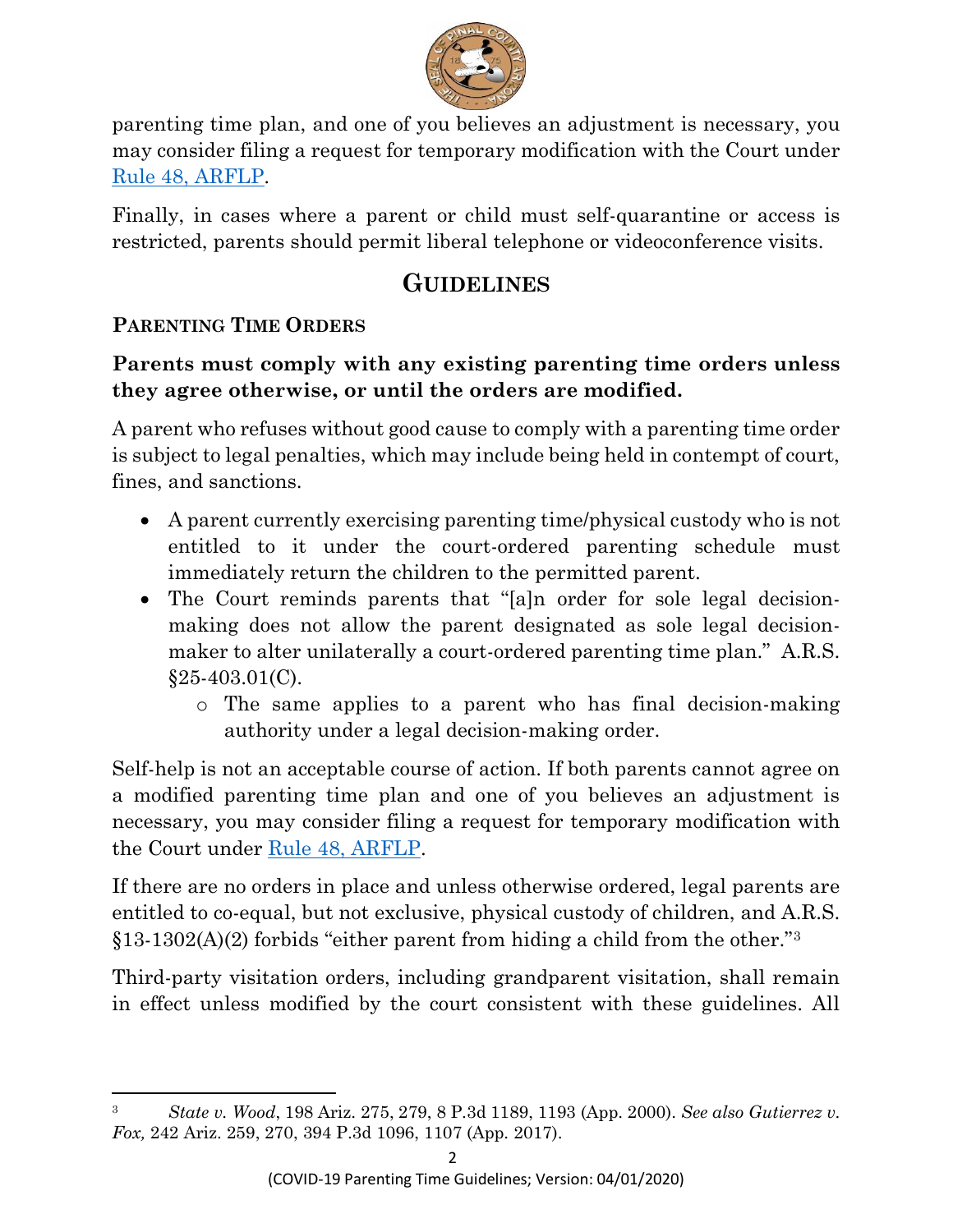

parties are encouraged to confer before seeking court intervention, to achieve the best interest of the child.

#### **DENIAL OF PARENTING TIME**

The COVID-19 pandemic is not generally a reason to deny parenting time.

- Unless otherwise ordered by the Court, parents are considered fit to care for their children and make decisions regarding day-to-day aspects of parenting while children are in their care.
	- o This day-to-day care includes following federal, state, and local directives regarding social distancing and safety-related measures (such as frequent handwashing).

### **DEFINITION OF SPRING BREAK, SUMMER BREAK/VACATION OR HOLIDAYS**

While schools are closed, parenting time should continue as if the children are still attending school under the school calendar of the relevant district.

- 'Spring break,' 'summer break/vacation,' 'fall break,' and other designated breaks/holidays/vacation mean the regularly calendared breaks/holidays/vacations in the school district where the children are attending school (or would attend school if they were school-aged).
- The closure of the school for public health purposes will not be considered an extension of any break/holiday/vacation period or weekend.

#### **POSITIVE COVID-19 DIAGNOSIS**

First and foremost, understand that self-quarantine is for the protection of all parties, especially if they are included in the group of people most adversely affected by COVID-19.

Parents should consider agreeing to modify existing orders temporarily including whether to **suspend parenting time for a period of 14 days** for any person who:

- Tests positive for COVID-19 or shares a household with someone who tests positive for COVID-19;
- Has been advised by governmental officials that the parent, or someone with whom the parent shares a household, has been exposed to COVID-19, and has been directed by government officials to selfquarantine; or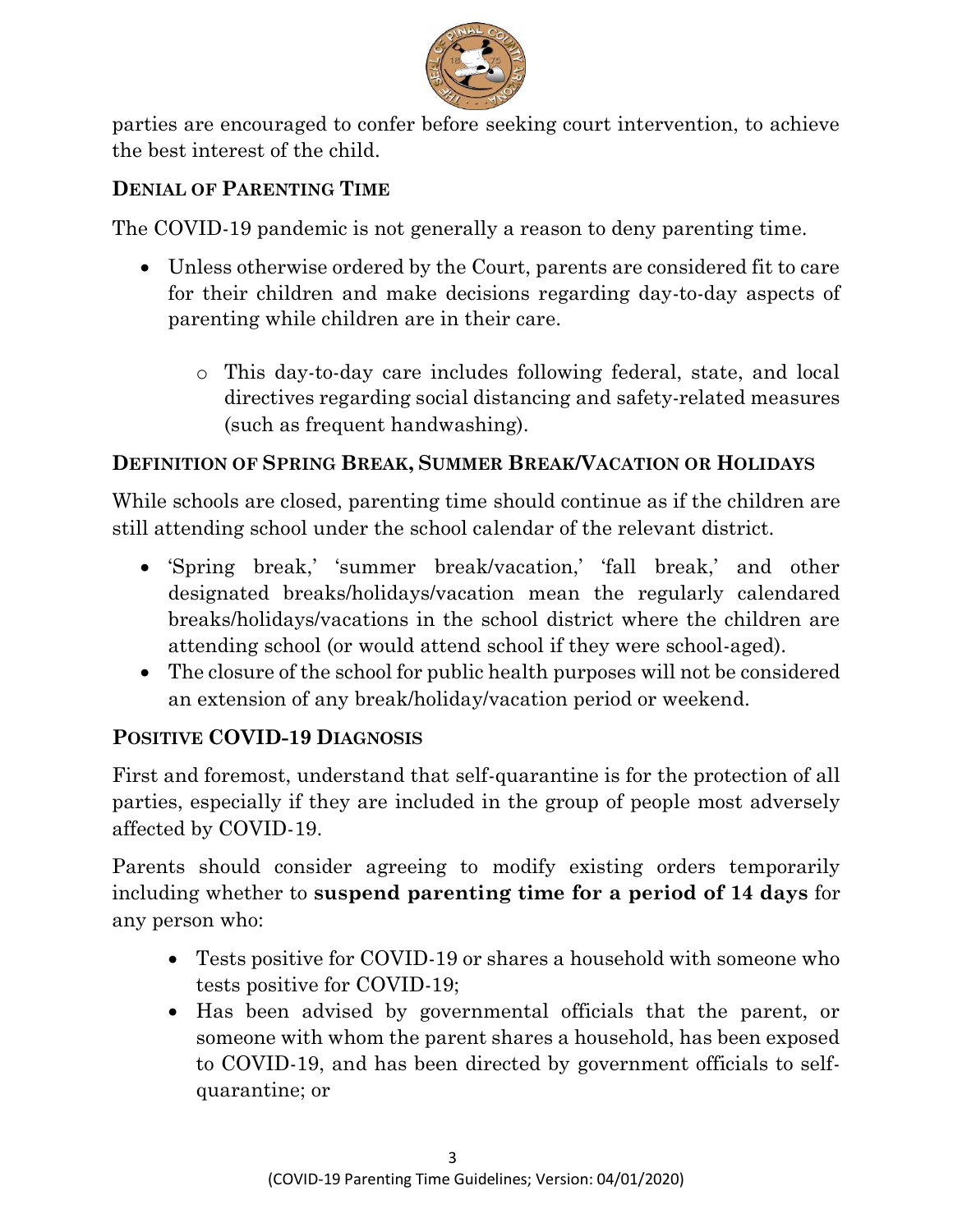

• Has traveled internationally within the last 14 days, consistent with the CDC's Global COVID[-19 Pandemic Notice.](https://wwwnc.cdc.gov/travel/notices/warning/coronavirus-global)

If parenting time is temporarily suspended, the parent affected should be allowed liberal virtual contact with the children via videoconference or telephone.

The Court may order that suspended parenting time be made up, when requested and when appropriate.

## **PARENTING TIME IN PUBLIC PLACES**

If your parenting plan states that parenting time will occur in a public place, it should continue at locations permitted under the applicable government orders. *See* State of Arizona [Executive Order 2020-18.](https://azgovernor.gov/executive-orders)

- **Public places such as parks, where people routinely touch common-contact surfaces (play equipment, picnic tables, railings) should be avoided.** 
	- o Outings and activities where parents and children can maintain social distancing and avoid common-contact surfaces are encouraged.
	- o If that is not possible, parenting time should be conducted virtually, via videoconferencing or telephone.

#### **SUPERVISED PARENTING TIME**

If supervised parenting time is ordered and the supervisor is unavailable for any reason, parents should work collaboratively to ensure parenting time continues to occur in a manner that promotes the children's safety and wellbeing, such as finding an alternative supervisor.

- If that is not possible, parenting time should be conducted virtually via videoconferencing or by telephone.
	- o The primary residential parent may supervise virtual contact.

#### **EXECUTIVE/GOVERNMENT ORDERS RE TRAVEL RESTRICTIONS**

In Arizona, all schools are closed for the remainder of the Spring 2020 semester.

As of April 1, 2020, there are no executive orders that limit travel for parenting time exchanges. Governor Ducey's <u>[Executive Order 2020-18](https://azgovernor.gov/executive-orders)</u> includes the following as an essential activity for which travel is permitted under that Order: "[e]ngaging in activities essential for the health and safety of family,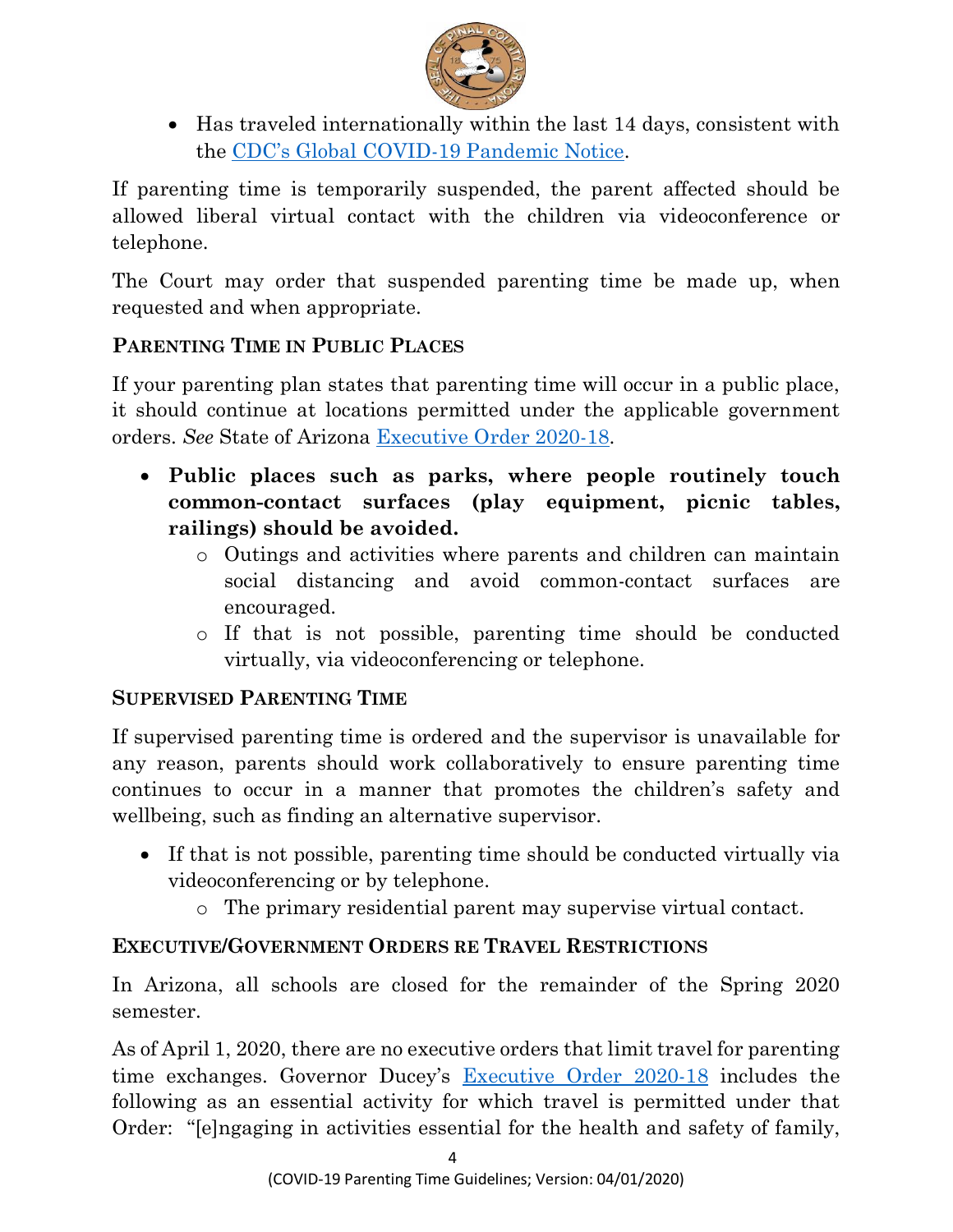

household members and pets. . . ." Executive Order 2020-18, ¶4(b). Parenting time orders provide for the best interests and essential well-being of children, and travel for exchanges facilitates those orders.

Parents being on the road for the purpose of transporting children under a parenting plan does not violate Governor Ducey's order. Pursuant to section 2e of Governor Ducey's Executive Order, no person will be required to provide documentation to support their essential activities.

## **If a government order is issued that specifically restricts travel for parenting time and exchanges, parents must comply with that order.**

- Unless otherwise directed, parents should continue to follow their parenting plan as written.
- If a government order restricts travel for parenting time exchanges, parents should work together to encourage children's contact with both parents and keep the arrangements as normal as possible.

#### **EXCHANGES**

During the exchange of children, parents should follow the [CDC guidelines](https://www.whitehouse.gov/wp-content/uploads/2020/03/03.16.20_coronavirus-guidance_8.5x11_315PM.pdf) and State of Arizona [Executive Order 2020-18](https://azgovernor.gov/executive-orders) for limiting the spread of the virus. Parents may wish to consider the following:

- An alternative location for the exchange, where fewer people congregate or touch public objects may be necessary.
- If an exchange location is closed, the parents should choose an alternative location nearby that remains open.
- For ongoing safety considerations, exchanges should occur in a neutral setting such as at a fire or police station.

If the children's exchange under the parenting plan includes long distance or **air travel**, parents should review the CDC travel [guidelines](https://www.cdc.gov/coronavirus/2019-ncov/travelers/travel-in-the-us.html) and discuss whether ground transportation for the exchange is preferable or possible. If the parenting plan includes long distance parenting time to be exercised at a location that is disproportionately impacted by the COVID-19 virus, the parents are encouraged to confer to determine alternative options. If the parents cannot agree, the parties shall seek direction from the court.

**For supervised exchanges**, parents should continue to follow the parenting plan and use the designated exchange agency or supervisor.